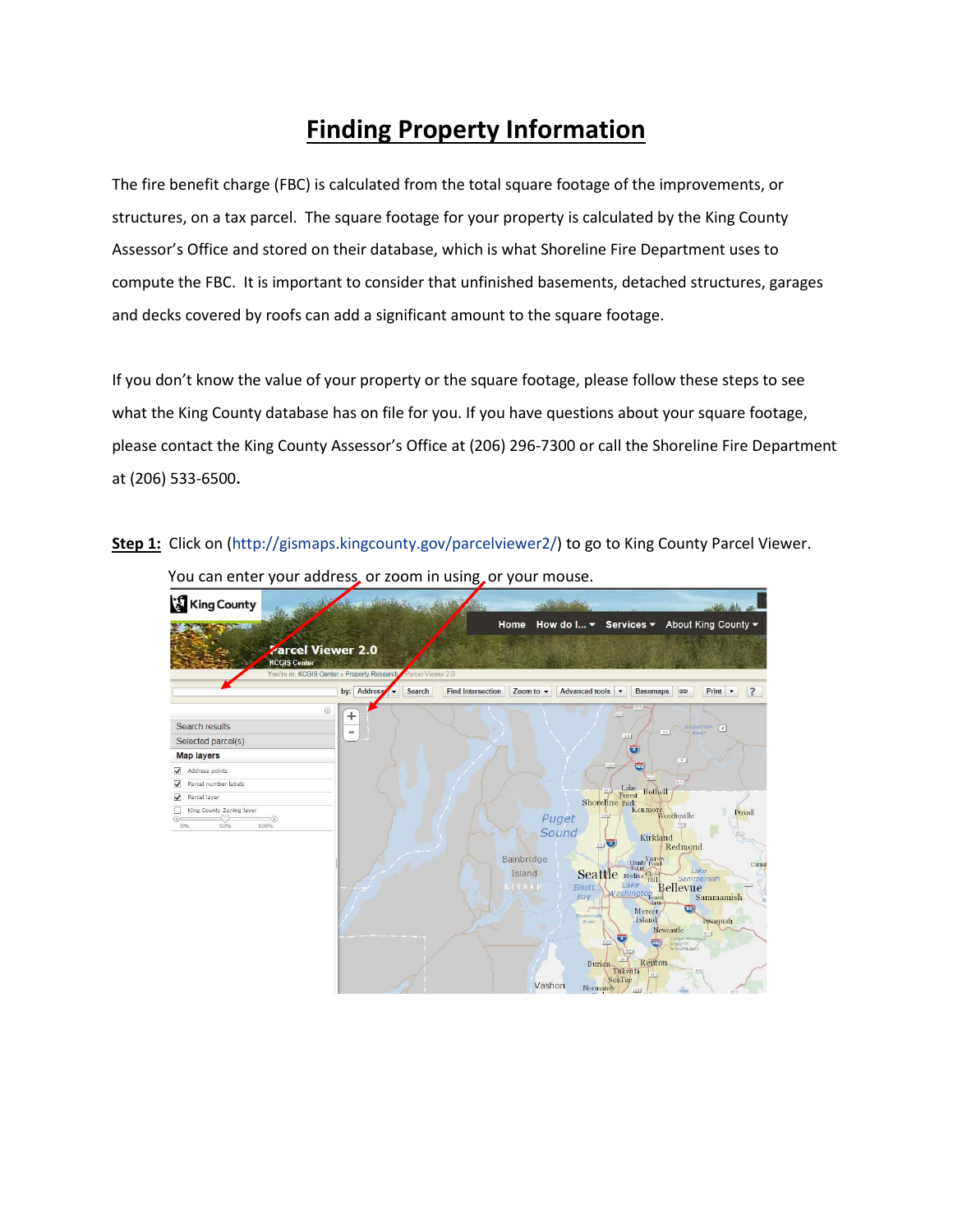**Step 2:** Once you zoom to this level you can click on the parcel, , or if you entered an address skip to Step 3.

| King County                                             |                              | 1 State 2                                                                                             |               |                 |                                |                                | Search Kingcounty.gov   |
|---------------------------------------------------------|------------------------------|-------------------------------------------------------------------------------------------------------|---------------|-----------------|--------------------------------|--------------------------------|-------------------------|
|                                                         |                              |                                                                                                       | Home How do I |                 |                                | Services - About King County - | Departments =           |
|                                                         | <b>Parcel Viewer 2.0</b>     |                                                                                                       |               |                 |                                |                                |                         |
| <b>KCGIS Center</b>                                     |                              |                                                                                                       |               |                 |                                |                                |                         |
| 17204 PALATINE AVE N                                    | by: Address -                | You're in: KCGIS Center » Property Research » Parcel Viewer 2.0<br><b>Find Intersection</b><br>Search | Zoom to +     | Advanced pols - | <b>Basemaps</b><br><b>GB</b>   | Print +<br>$\overline{z}$      |                         |
|                                                         | ٧<br>$+$                     | 17221                                                                                                 |               | 28677 2220      | 0.56                           | <b>SHOP SHOWS STATE</b>        | 619                     |
| Search results                                          | $\qquad \qquad \blacksquare$ | 2867700015                                                                                            |               |                 |                                |                                |                         |
| Selected parcel(s)                                      |                              |                                                                                                       |               |                 |                                |                                |                         |
| (6) New selection<br>Export Clear<br>○ Add to selection | 17306                        |                                                                                                       |               | 286770 065      |                                | 17209                          |                         |
| Selected parcels: 1                                     |                              | 17215<br>2867700020                                                                                   |               |                 |                                | 6190701090                     |                         |
| Parcel<br>Address<br>number                             |                              |                                                                                                       |               |                 | 17203                          | Greenwood PTN                  | 619070120               |
| X 2867700070 17204 PALATINE AVE N 98133                 |                              |                                                                                                       |               | 1720            |                                |                                |                         |
|                                                         | 17300                        | 17205                                                                                                 |               | 2867700070      |                                |                                | 1720                    |
|                                                         |                              | 2867700025                                                                                            |               |                 |                                |                                | 6190701202              |
|                                                         |                              |                                                                                                       |               |                 |                                |                                |                         |
|                                                         | 0165                         |                                                                                                       |               |                 |                                |                                | 0405100035040510003     |
|                                                         |                              | 2867700025<br>N 172nd St                                                                              |               |                 |                                |                                |                         |
|                                                         |                              |                                                                                                       |               | Greepwood PLN   |                                | 0405100040                     |                         |
|                                                         |                              |                                                                                                       |               |                 |                                |                                | <b>M</b> SCOODISONO     |
|                                                         |                              |                                                                                                       |               |                 |                                |                                | D405100020 <sup>4</sup> |
|                                                         |                              |                                                                                                       |               |                 |                                | $^{228}$                       |                         |
|                                                         |                              |                                                                                                       |               | 04053090        | <b>CARGOONS</b><br>04051000590 |                                |                         |
|                                                         |                              | ę.                                                                                                    | onosi         |                 |                                |                                |                         |

**Step 3:** You should now be at this level, click on "Property Report".

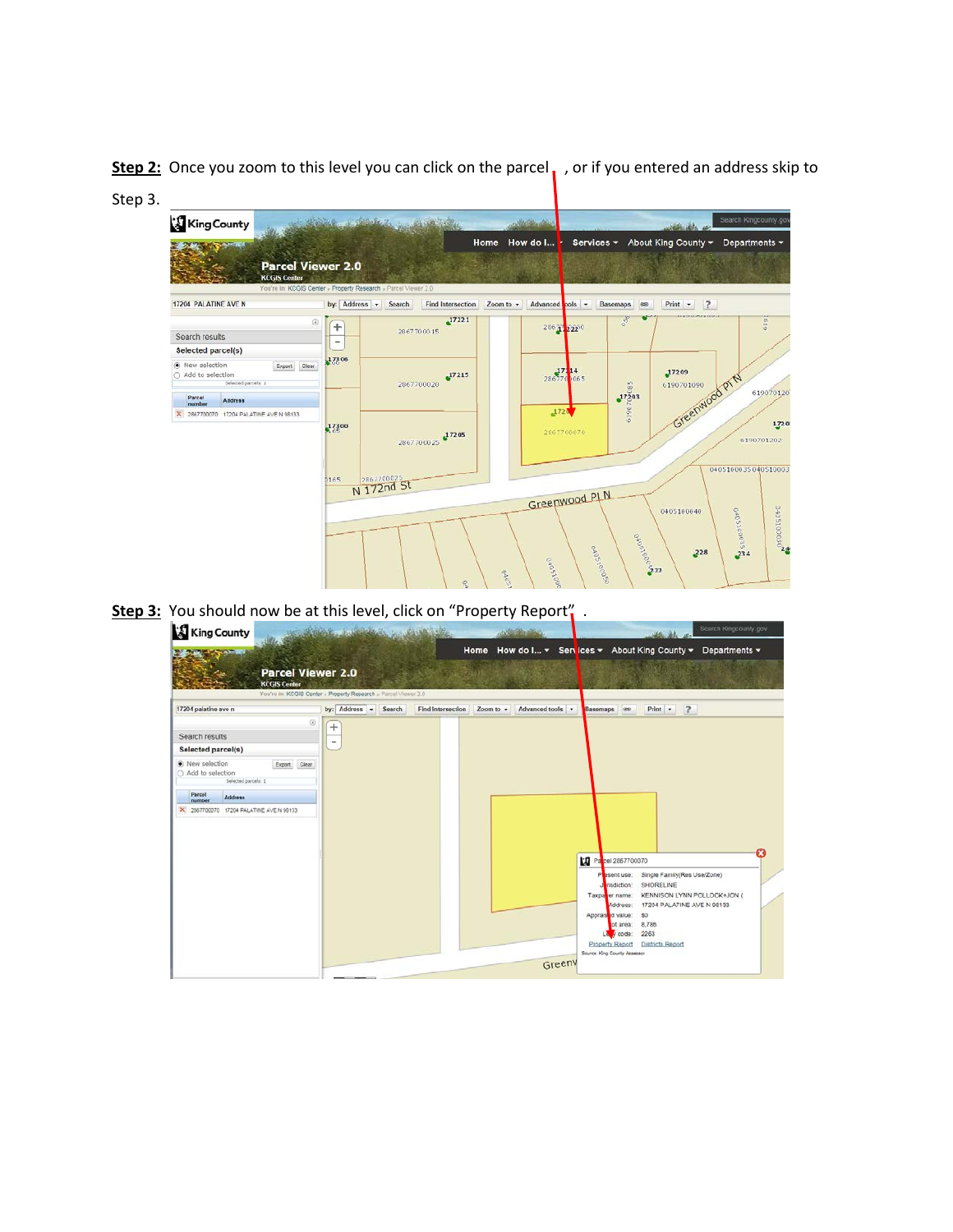**Step 4:** This should open up a new screen and now click on "Property Detail".



**Step 5:** This should open up a new screen and now scroll down until you see "Building" information. The total square footage to be used in the FBC includes: unfinished basements, attached garages, and any other structures on your property. So the total square footage used for the FBC includes finished 1st floor , total basement, , and there wasn't an attached garage, , or other structures.



So, the total square footage for this property is 2,030 sq ft.